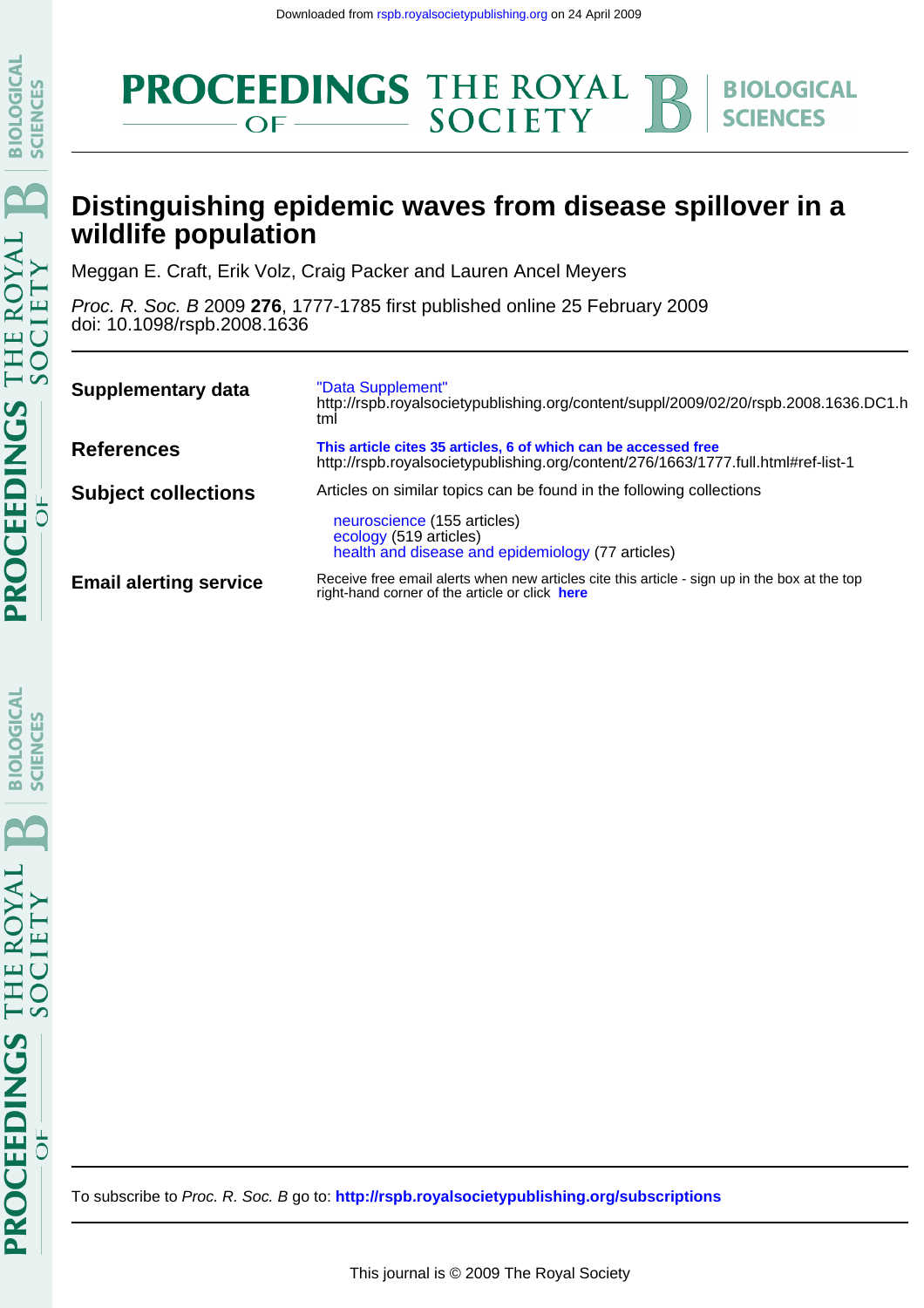

# Distinguishing epidemic waves from disease spillover in a wildlife population

Meggan E. Craft<sup>1,\*</sup>, Erik Volz<sup>2,3</sup>, Craig Packer<sup>1</sup> and Lauren Ancel Meyers<sup>2</sup>

<sup>1</sup>Department of Ecology, Evolution and Behavior, University of Minnesota, St Paul, MN 55108, USA <sup>2</sup>Department of Integrative Biology, University of Texas, Austin, TY 78712, USA  ${}^{2}$ Department of Integrative Biology, University of Texas, Austin, TX 78712, USA <sup>3</sup> Antiviral Research Center, University of California, San Diego, CA 92103, USA

Serengeti lions frequently experience viral outbreaks. In 1994, one-third of Serengeti lions died from canine distemper virus (CDV). Based on the limited epidemiological data available from this period, it has been unclear whether the 1994 outbreak was propagated by lion-to-lion transmission alone or involved multiple introductions from other sympatric carnivore species. More broadly, we do not know whether contacts between lions allow any pathogen with a relatively short infectious period to *percolate* through the population (i.e. reach epidemic proportions). We built one of the most realistic contact network models for a wildlife population to date, based on detailed behavioural and movement data from a long-term lion study population. The model allowed us to identify previously unrecognized biases in the sparse data from the 1994 outbreak and develop methods for judiciously inferring disease dynamics from typical wildlife samples. Our analysis of the model in light of the 1994 outbreak data strongly suggest that, although lions are sufficiently well connected to sustain epidemics of CDV-like diseases, the 1994 epidemic was fuelled by multiple spillovers from other carnivore species, such as jackals and hyenas.

Keywords: African lion; canine distemper virus; network model; percolation; Serengeti; wildlife disease model

# 1. INTRODUCTION

Effective management of wildlife diseases depends on reliable information about transmission patterns, and, at the very least, knowing which species participate in transmission as maintenance and non-maintenance hosts ([Cleaveland](#page-8-0) et al. 2007). Maintenance populations steadily maintain disease for long periods of time and can serve as disease reservoirs ([Haydon](#page-9-0) et al. 2002a). They typically exceed a critical community size in which a pathogen can persist indefinitely ([Bartlett 1960\)](#page-8-0). Nonmaintenance populations can experience transient outbreaks, which are either large epidemics that reach a significant fraction of hosts or small outbreaks that die out after only a few infections. There are two distinct classes of non-maintenance host populations: percolating populations can (but do not always) sustain large epidemics while non-percolating populations cannot ([Newman](#page-9-0) [2002](#page-9-0); [Meyers](#page-9-0) et al. 2005; [Bansal](#page-8-0) et al. 2007; [Davis](#page-9-0) et al. [2008](#page-9-0)). Whether or not a non-maintenance population can sustain an epidemic on its own depends, in part, on contact patterns among hosts. Populations with ample opportunities for pathogen transmission will lie above the epidemic threshold where large epidemics are possible, while more sparsely connected populations will lie below the epidemic threshold where outbreaks rapidly fizzle out.

Disease control strategies should prioritize maintenance hosts ([Haydon](#page-9-0) et al. 2002a). However, for direct intervention in non-maintenance populations, it is critical to determine whether or not the population is percolating

or non-percolating. If a non-percolating population experiences repeated introductions of diseases from sympatric populations, it may experience a series of small outbreaks that together take a large toll on the population. Multiple spillover outbreaks such as these may superficially resemble a single epidemic wave; however, the optimal control strategies for these two scenarios are quite different. In the spillover case, control measures should focus almost exclusively on preventing new introductions of disease, whereas in the epidemic case, strategies should also target transmission within the host population. Incorrectly targeting interventions can waste precious resources and cause harm to wildlife (e.g. culling of Asian civets for SARS (Li et al. [2005](#page-9-0)) and UK badgers for bTB ([Donnelly](#page-9-0) et al. 2006)).

Mathematical models have historically provided important insights into disease dynamics and management ([Anderson & May 1991](#page-8-0); [Ferguson](#page-9-0) et al. 2001; [Haydon](#page-9-0) et al. 2002b; [Keeling & Rohani 2008\)](#page-9-0). Traditional disease models can, however, be misleading: mass-action models assume that populations are fully mixed, and lattice-based spatial models assume that all contacts are spatially proximate. Endangered species often live in groups and defend territories against conspecifics (e.g. lions in prides, wolves in packs), thus exhibiting population structure that is neither fully mixed nor geographically localized. Their populations show 'community structure' [\(Cleaveland](#page-8-0) et al. 2008) in which the groups are highly intraconnected and more loosely interconnected based on complex movement and behavioural patterns. Epidemiological data corroborate that social groups are often the critical units for disease transmission in wildlife [\(Altizer](#page-8-0) et al. 2003).

<sup>\*</sup> Author for correspondence (craft004@umn.edu).

Electronic supplementary material is available at [http://dx.doi.org/10.](http://dx.doi.org/10.1098/rspb.2008.1636) [1098/rspb.2008.1636](http://dx.doi.org/10.1098/rspb.2008.1636) or via [http://rspb.royalsocietypublishing.org.](http://rspb.royalsocietypublishing.org)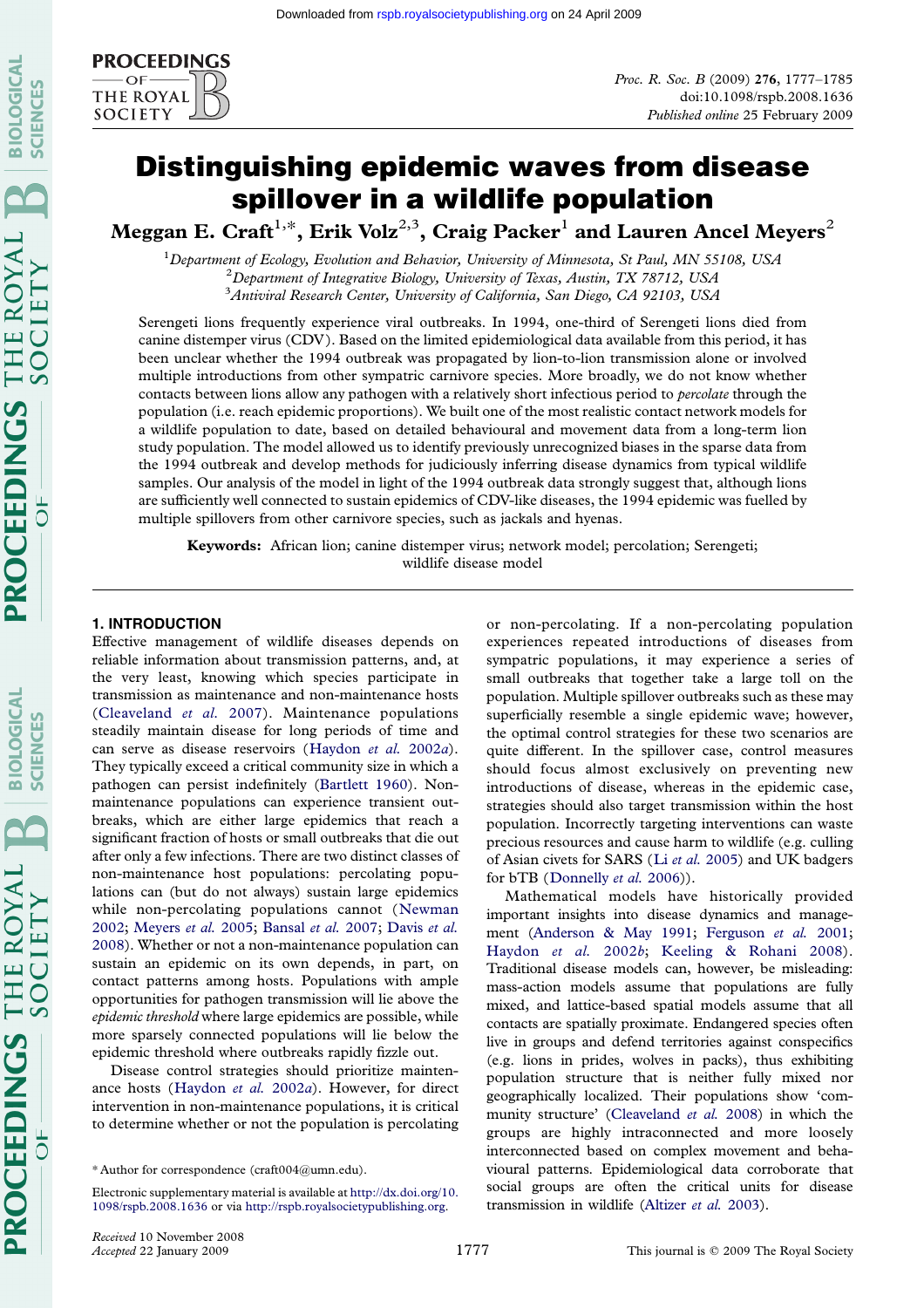<span id="page-2-0"></span>

Figure 1. The ecosystem and study area (subset) in both the Serengeti and the model. (a) The Serengeti ecosystem (outer rectangle, suitable lion habitat; inner square, SLP study area). Lions are essentially absent from outside the park, especially on the eastern and southern boundary of the SLP study area ([Packer 1990;](#page-9-0) [Ikanda & Packer 2008\)](#page-9-0). (b) A simulated lion population based on the estimates of territory locations and adjacencies from SLP data (outer rectangle, model ecosystem; inner square, sampled subset). Nodes represent prides and edges indicate prides with adjacent territories.

Contact network models allow us to explicitly consider the epidemiological consequences of complex patterns of host connectivity and have demonstrated that contact heterogeneity can fundamentally influence disease dynamics ([Keeling 2005;](#page-9-0) [Meyers](#page-9-0) et al. 2005; [Bansal](#page-8-0) [et al.](#page-8-0) 2006; [Ferrari](#page-9-0) et al. 2006). However, network modelling often suffers from a paucity of good data on contact patterns, particularly for non-human hosts. Very few studies of free-ranging wildlife provide adequate empirical information to parametrize a network model ([Cross](#page-9-0) et al. 2005); but the long-term dataset of the Serengeti Lion Project (SLP), which includes decades of daily observations of behaviour and movement, is a unique exception ([Packer](#page-9-0) et al. 2005).

We used the SLP data to infer the contact network structure of an African lion (Panthera leo) population and built one of the most detailed, biologically realistic epidemiological network models of a wildlife population to date (but see Cross et al. [\(2005\)](#page-9-0)). The model incorporates pride composition, movement of nomads (roaming lions) and contact rates between prides and nomads into a stochastic susceptible–exposed–infectious– recovered (SEIR) network framework. Disease-causing contacts between lions from different groups are assumed to include chases, fights, mating, close proximity and sequential and simultaneous feeding events. We then used this model to ask whether lions alone can sustain epidemics of contact-borne infectious diseases without repeated introductions from other species and, specifically, whether an observed 1994 canine distemper virus (CDV) epidemic could have been propagated exclusively by lion-to-lion transmission. The 1994 epidemic spread discontinuously throughout the study area, infected 17 of 18 study prides and took 35 weeks to spread across the entire ecosystem ([Roelke-Parker](#page-9-0) et al. 1996; [Cleaveland](#page-8-0) [et al.](#page-8-0) 2007; Craft [et al.](#page-9-0) 2008). Lions, hyenas (Crocuta crocuta), bat-eared foxes (Otocyon megalotis) and domestic dogs (Canis lupus familiaris) were all infected with the same strain of CDV ([Haas](#page-9-0) et al. 1996; [Roelke-Parker](#page-9-0) et al. 1996;

[Carpenter](#page-8-0) et al. 1998), thus supporting the possibility of cross-species disease transmission. Some studies have argued that the lions experienced repeated introductions from other carnivore species and that multihost epidemics could produce a pattern of disease spread similar to the 1994 CDV outbreak [\(Cleaveland](#page-8-0) et al. 2008; [Craft](#page-9-0) et al. [2008](#page-9-0)). In contrast, [Guiserix](#page-9-0) et al. (2007) claimed that, once CDV was introduced into the lion population, the lions probably sustained the outbreak themselves without subsequent transmission events from other species.

In addressing the plausibility of lion-to-lion transmission, we tackled larger issues about extrapolating disease dynamics from a geographically restricted study area (figure  $1a$ ) to a greater ecosystem. By taking samples from comparable areas or 'subsets' of our model ecosystems (figure  $1b$ ), we identified several unexpected discrepancies between sample data and ecosystem-wide disease dynamics, which are likely to arise in many wildlife disease field studies. In contrast to prior studies of the 1994 CDV outbreak ([Guiserix](#page-9-0) et al. 2007), we analysed the field data in light of these discrepancies.

#### 2. MATERIAL AND METHODS

#### (a) Modelling lion population structure

Lions live in gregarious groups (prides) composed of related females and their dependent offspring. Prides are territorial and infrequently contact their neighbours ([Packer](#page-9-0) et al. [1992](#page-9-0)); inter-pride encounters can be deadly ([Schaller 1972;](#page-9-0) [McComb](#page-9-0) et al. 1993; [Grinnell](#page-9-0) et al. 1995). When prides grow too large, young females split off and form a neighbouring pride ([Pusey & Packer 1987\)](#page-9-0) and are more tolerant of theirnon-pride relatives than lions from unrelated prides ([VanderWaal](#page-9-0) et al. in press). Coalitions of males can reside in more than one pride [\(Bygott](#page-8-0) et al. 1979) and distribute their time between neighbouring prides ([Schaller 1972\)](#page-9-0). By contrast, nomads do not maintain a territory and move throughout the ecosystem ([Schaller 1972](#page-9-0)). Lions from different social groups interact during territorial defence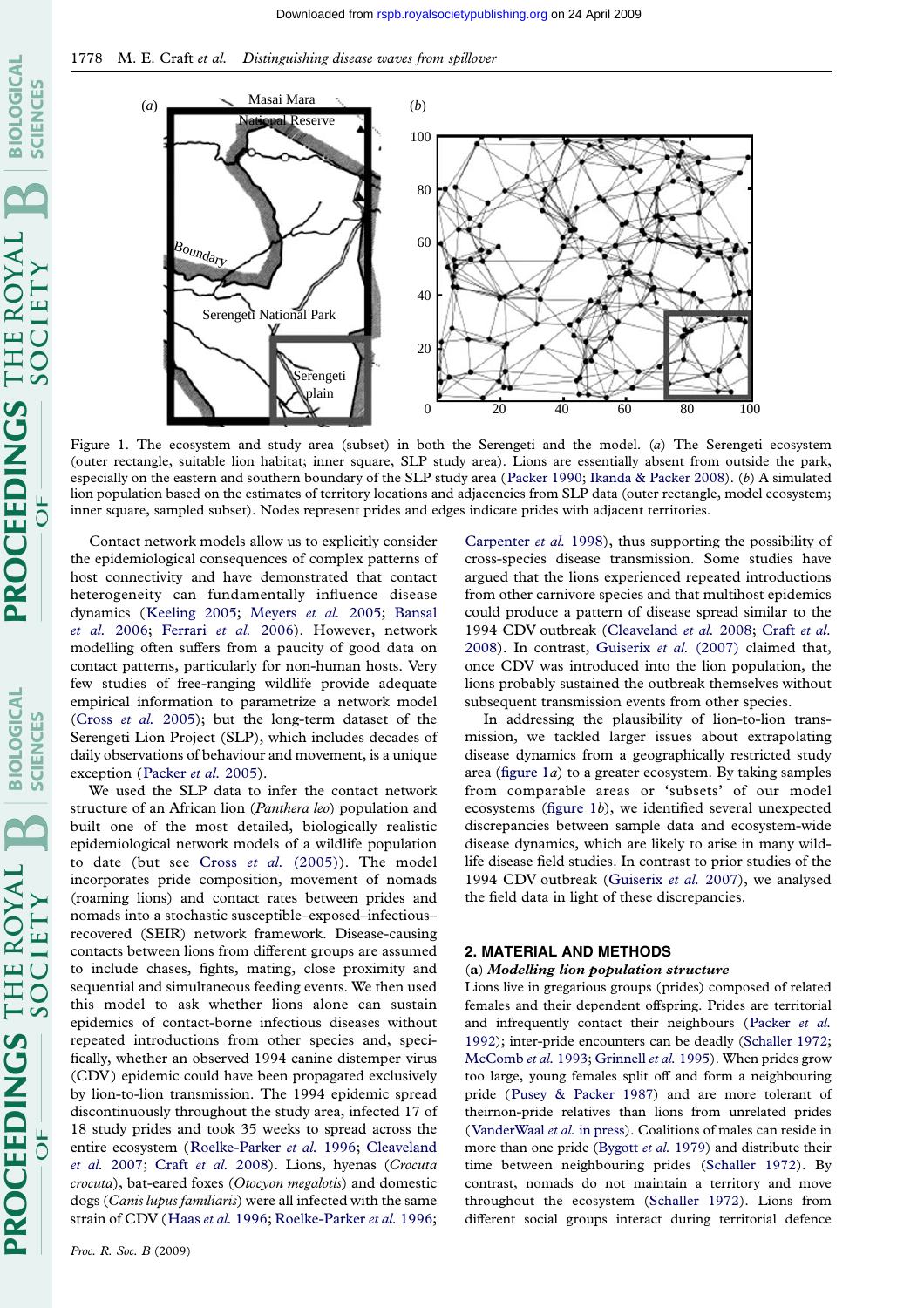and at kills. Nomads can be seen as long distance disease dispersers, while shared males increase disease transmission between neighbouring prides. A quantitative summary of lion population structure is given in [table 1](#page-4-0) ([Craft 2008\)](#page-8-0).

Our network model places  $N_P$ =180 prides and  $N_N$ =180 nomads at uniform random locations in a square region representing  $A=10000 \text{ km}^2$  of the high lion density area of the Serengeti ([figure 1\)](#page-2-0). The location of each pride is represented by a single point or *centroid* (geographical centre of its territory). Prides are assigned to be adjacent to one another according to the estimated adjacency model  $(M_{\text{adi}})$ , and these adjacencies form the edges of the territory network (example in [figure 1](#page-2-0)b). A fraction  $(\Psi)$  of adjacent pairs are randomly assigned to have recently 'split off' from one another. Each pride is given a size  $(X_P)$  drawn from a best-fit gamma distribution. Contacts between prides occur at an average of  $C_p$ =4.55 contacts per two-week period per pride, as estimated from a study in which 16 lionesses were observed continuously for a total of 2213 hours ([Packer](#page-9-0) et al. 1990). Contacts between pairs of prides occur stochastically at rates that are weighted by a logistic function of their territory distance and whether they recently split  $(M<sub>contact</sub>)$ .

Coalitions of resident males and nomads are treated separately from prides of females and cubs. Male coalitions are represented as single units that increase connectivity between prides. Each territorial coalition belongs to either one or two prides; an estimated fraction  $\eta$  of all prides share their territorial coalition with one of their adjacent prides, and each remaining pride has a territorial coalition to itself. If a territorial coalition is associated with two prides, it will switch between prides with probability  $\mu=1-\exp(\zeta h)$ , where h is a small time step and  $\varsigma$  is the rate at which territorial males switch prides.

Nomadic lions are given group sizes  $(X_N)$  randomly generated from an estimated distribution and are assumed to migrate via a variance gamma process  $(M_{\text{nomad}})$  ([Madan](#page-9-0) et al. [1998](#page-9-0); [Glasserman 2004\)](#page-9-0). Each group is initially assigned to the territory of a randomly selected pride, and at any point thereafter, resides in or around the territory of exactly one pride. In any small time step  $h$ , a group of nomads will migrate from the territory of its current pride  $(i)$  to that of another pride  $(j)$  with probability given by

$$
Z_{ij} = \left(1 - \left(1 - \left(F(d_{ij} + \alpha/2) - F(d_{ij} - \alpha/2)\right)\right)^h\right) / c_i,
$$

where  $F()$  is the cumulative distribution function for displacement over a two-week period;  $d_{ii}$  is the distance between the centroids of territories i and j;  $\alpha$  is the average pride territory width  $(\alpha = \sqrt{A/N_P})$ ; and  $c_i$  is a normalizer. Nomads are assumed to contact their local pride at a uniform rate derived from the average rate of pride–nomad contacts per pride  $(C_N)$ .

When a pride contacts another pride or nomadic group, only a subset of the pride is actually involved in the interaction  $(G)$ , and the number of lions involved is drawn randomly from an estimated distribution that depends on the size of that pride. Specifically, the log of group size increases approximately linearly with pride size ([table 1\)](#page-4-0). When nomads contact prides, all members of the nomadic group are assumed to be present.

#### (b) Modelling epidemiological dynamics

We model disease dynamics using a stochastic SEIR approach. Lions frequently contact all other lions in their nomadic group or pride ([Packer](#page-9-0) et al. 1990), so we assume that any given pride or group of nomads moves through the four disease classes as a unit, as in a Levins-type patch model ([Levins 1969](#page-9-0); [Hanski & Gilpin 1997](#page-9-0)). A group is considered exposed when its first member becomes infected; the group transitions stochastically from exposed to infectious at a rate of 1 of 7 per day and from infectious to recovered at a rate of 1 of 14 per day based on published estimates for domestic dogs. (Sequential infection among pride members and longer latent and infectious periods would probably slow the spread of disease, but not change the total number of infections.)

When an infected group  $(A)$  contacts a susceptible group  $(B)$ , the probability of disease transmission is a function of the number of individuals involved in the interaction and a percontact transmissibility parameter  $(T)$ , given by

$$
\tau_{AB} = \sum_{j,k} p_j q_k \big( 1 - (1-T)^{jk} \big),
$$

where  $p_i$  and  $q_k$  are the probabilities that the group sizes from A and B are j and k, respectively. This assumes that every lion in one group encounters every lion in the other group (recall that the expected size of a contact group is typically smaller than the size of the pride). When a susceptible coalition of territorial males resides with an infected pride, the coalition is immediately infected; and when an infected coalition of territorial males switches to a susceptible pride, it immediately infects the second pride.

Unless stated otherwise, the analysis is based on 200 simulated epidemics at  $60$  transmissibility values  $(T)$ between 0.0 and 0.3. For each run, a new lion population network was generated randomly, parameters were set to the values given in the estimated quantities column of [table 1](#page-4-0), and the first pride infected was chosen at random from either the subset or the population as a whole. We conducted a sensitivity analysis by running 200 replicate simulations at each of 50 transmissibility values using parameter values chosen randomly from the distributions given in the distributions column of [table 1](#page-4-0) (figure S2 in the electronic supplementary material). Statistical methods used for analysing centrality and network correlograms are described in the electronic supplementary material (text S1).

#### 3. RESULTS

We built an epidemiological network model, based on contact patterns within a lion population estimated from detailed SLP data ([Craft 2008](#page-8-0)). The core of the model was a territory network in which prides were aggregated into single units (nodes), and edges were drawn between prides with adjacent territories, based on observed data. The territory distance between any two prides was then defined as the shortest path connecting their respective nodes. The prides contacted each other as a function of territory distance, and nomads migrated as a type of variance gamma process, contacting prides in their vicinity according to empirical estimates. In our stochastic SEIR simulations of CDV transmissions through the lion network, we monitored disease spread for the entire population and within a geographically restricted subset of 18 prides ([figure 1](#page-2-0)b) resembling the study population (figure  $1a$ ).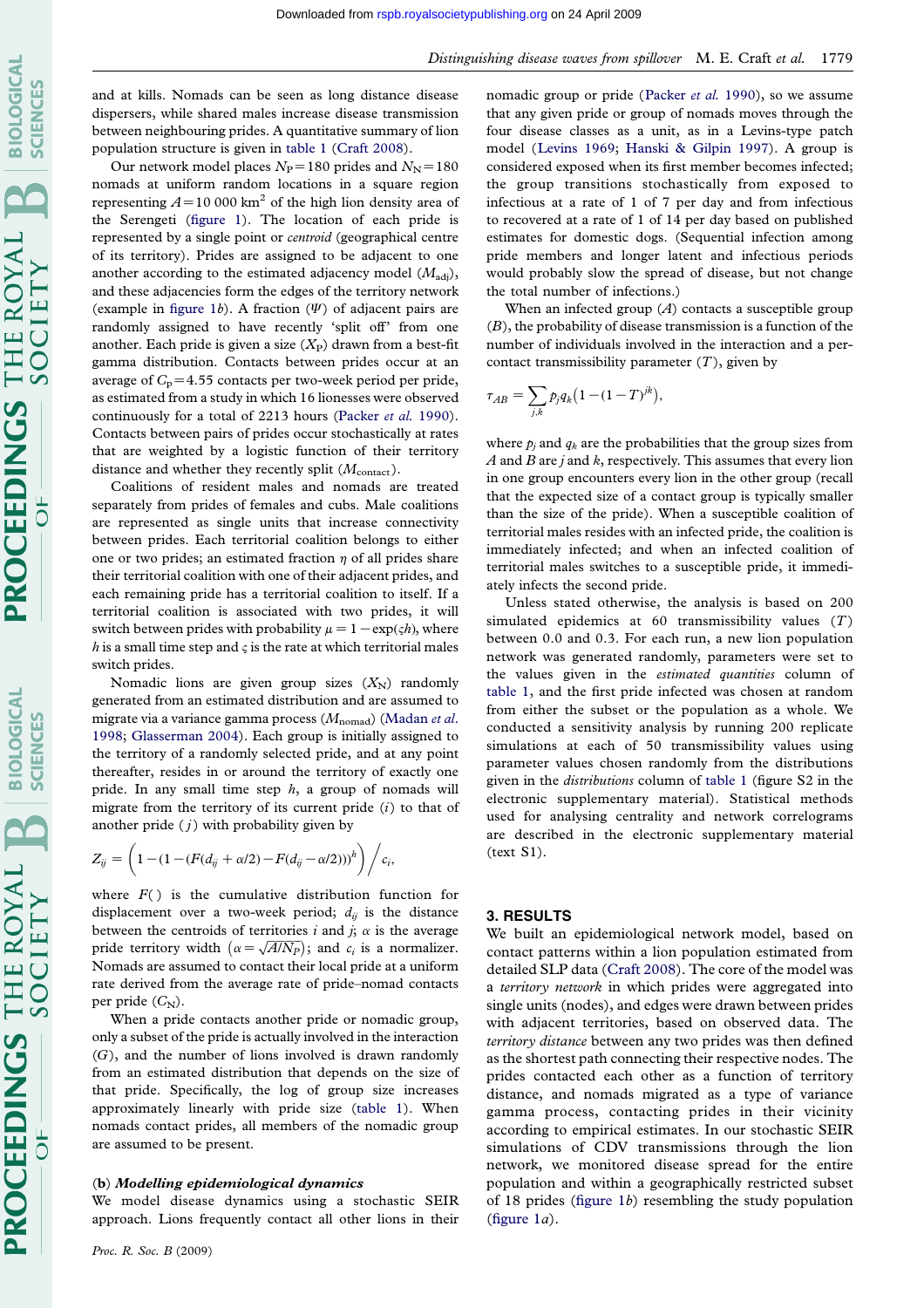**BIOLOGICAL SCIENCES** PROCEEDINGS THE ROYAL **SOCIETY**  $\overline{O}$ 

# PROCEEDINGS THE ROYAL **SOCIETY**  $\overline{0}$

<span id="page-4-0"></span>BIOLOGICAL<br>SCIENCES

Table 1. Demographic, contact and epidemiological parameters for Serengeti lion prides. (For details about these parameters see Craft (2008).) Table 1. Demographic, contact and epidemiological parameters for Serengeti lion prides. (For details about these parameters see Craft [\(2008\)](#page-8-0).)

|                                                                                                                                                                                                                                                                         | estimated quantities                                                                                                                                                                                         | distributions <sup>a</sup>                                                                                                                                                                                                                                                                 | reference                                                                                                  |
|-------------------------------------------------------------------------------------------------------------------------------------------------------------------------------------------------------------------------------------------------------------------------|--------------------------------------------------------------------------------------------------------------------------------------------------------------------------------------------------------------|--------------------------------------------------------------------------------------------------------------------------------------------------------------------------------------------------------------------------------------------------------------------------------------------|------------------------------------------------------------------------------------------------------------|
| $X_{\rm P}$ : pride sizes (no. of females and<br>N <sub>p</sub> : no. of prides in ecosystem<br>cubs over three months old)<br>demographic parameters<br>A: area of ecosystem                                                                                           | $X_{\rm P}$ ~ gamma( $k, \theta$ ) with $\theta = 4.707$ , $k = 2.226$ ; mean<br>1.48<br>pride size = 10<br>$10\ 000\ {\rm km}^2$<br>180                                                                     | $\theta \sim N(4.707, 1.243)$<br>$k \sim N(2.226, 0.636)$<br>$N_{\rm P}$ ~ $U(150, 200)^*$<br>n.a.                                                                                                                                                                                         | SLP data 1991-1992<br>Packer (1990)<br>Packer (1990)                                                       |
| c: rate at which coalitions switch prides<br><i>n</i> : fraction of prides sharing males<br>M <sub>adj</sub> : territory adjacency model                                                                                                                                | $= 1.483 - 0.386 \cdot S_{AB}^{b}$ ;<br>adjacent prides = 7.36<br>0.25 switches/day<br>mean number<br>$p_{\text{adj}(AB)}$<br>$\Lambda-\mathcal{P}\text{adj}(AB)$<br>0.882<br>$\overline{H}$                 | intercept $\sim N(1.483, 0.225)$<br>$slope \sim N(-0.386, 0.041)$<br>$\eta \sim N(0.882, 0.078)$<br>$\varsigma \sim N(0.25, 0.070)$                                                                                                                                                        | B. Kissui (2003, unpubl. data)<br>SLP data 1991-1992<br>SLP data 1992                                      |
| W: proportion of adjacent prides recently<br>split from a common pride<br>X <sub>N</sub> : nomad group sizes<br>N <sub>N</sub> : no. of nomads                                                                                                                          | $X_N \sim \log_{10} N(\mu, \sigma)$ with $\mu = 0.292$ , $\sigma = 0.446$ ;<br>mean group size $= 1.51$<br>0.063<br>180                                                                                      | $\Psi \sim N(0.063, 0.021)$<br>$\mu \sim N(0.292, 0.065)$<br>$\sigma \sim N(0.446, 0.046)$<br>$N_{\rm N}\sim U(150\hbox{--}200)^\ast$                                                                                                                                                      | SLP data 1985-1987<br>SLP data 1992<br>SLP data 1992                                                       |
| and vertical $(y)$ displacements in km per two<br>$M_{\mathrm{nomad}}$ : nomad migration model horizontal $(x)$<br>weeks are given by gamma distributions                                                                                                               | disp <sub>y</sub> : gamma <sub>y</sub> $(k_y, \theta_y)$ with $k_y = 0.714$ , $\theta_y = 1.743^d$<br>disp <sub>x</sub> : gamma <sub>x</sub> ( $k_x$ , $\theta_x$ ) with $k_x = 0.382$ , $\theta_x = 2.85$ ° | $\theta_{y} \sim N(1.743, 0.019)$<br>$k_{\rm x} \sim N(0.382, 0.029)$<br>$k_{y} \sim N(0.714, 0.029)$<br>$\theta_x \sim N(2.85, 0.02)$                                                                                                                                                     | M. E. Craft (2006, unpubl.<br>data)                                                                        |
| M <sub>contact</sub> : contact weighting model<br>C <sub>P</sub> : rate of pride-pride contacts<br>contact parameters                                                                                                                                                   | = $\alpha + \beta_d d_i(A, B) + \begin{cases} -\beta_s, & \text{if recently split}^e, \\ a \end{cases}$<br>4.55 contacts/two weeks<br>$\sqrt{1-w_{c(A,B)}}$<br>$w_{c\left( A,B\right) }$<br>$\overline{H}$   | $C_{\rm P} \sim N(4.55, 0.573)$                                                                                                                                                                                                                                                            | SLP data 1985-1987<br>SLP data 1985-1987                                                                   |
| G: pride group size during contact $G' = log(G + 1)$<br>$\beta_{\rm d}{:}\,M_{\rm contact}$ network distance coefficient<br>CN: rate of pride-nomad group contacts<br>$\beta_s$ : $M_{\rm contact}$ recent split coefficients<br>$\alpha$ : $M_{\rm contact}$ intercept | $G'\thicksim N(\mu_{G'},\sigma_{G'})$ with $\mu_{G}=0.447+0.014\cdot X_\text{P},\ \sigma_{G'}=0.232;$<br>7.136 contacts/two weeks<br>mean group size $= 3.65$<br>0.696<br>3.265<br>1.698                     | $\mu_{G'}$ intercept $\sim$ N(0.447, 0.057)<br>$\mu_{G'}$ slope $\sim$ $N(0.014, 0.004)$<br>$C_{\rm N}\!\sim\!N(7.136,1.018)$<br>$\beta_{\rm d}$ $\sim$ $N(0.696, 0.220)$<br>$\beta_{\rm d}$ $\sim$ $N(1.698, 0.264)$<br>$\alpha \sim N(3.265, 0.371)$<br>$\sigma$ $\sim$ $N(0.232,0.022)$ | SLP data 1985-1987<br>SLP data 1985-1987<br>SLP data 1985-1987<br>SLP data 1985-1987<br>SLP data 1985-1987 |
| T: per contact transmission probability<br>e: incubation period (days)<br>:: infectious period (days)<br>epidemiological parameters                                                                                                                                     | $= 1/14$<br>$\varepsilon \sim \text{Exp}(\lambda)$ with $\lambda = 1/7$<br>$\iota \sim \text{Exp}(\lambda)$ with $\lambda$<br>free parameter                                                                 | [0, 0.3]<br>n.a.<br>n.a.                                                                                                                                                                                                                                                                   | Greene & Appel (2006)<br>Appel (1987)                                                                      |
| <sup>a</sup> Confidence intervals marked with an asterisk (*) are best guesses made by M.E.C. and C.P.                                                                                                                                                                  |                                                                                                                                                                                                              |                                                                                                                                                                                                                                                                                            |                                                                                                            |

 SAB = the no. of prides located in the union of two regions:  $(1)$  the semicircle with straight-edge centered at A that runs through B, and (2) the semicircle with straight-edge centred at B that runs through A.

 $^{\circ}$ Horizontal displacement is the difference between randomly chosen right and left displacement, both distributed gamma<sub>x</sub>( $k_x$ ,  $\theta_x$ ).<br><sup>4</sup>Similarly, vertical displacement is the difference between randomly chosen va

 $w_{c(A,B)}$  is the estimated probability that pride A will contact pride B per daylight hour of observation of  $A; d_i(A,B)$  is the territory distance between the prides.

1780 M. E. Craft et al. Distinguishing disease waves from spillover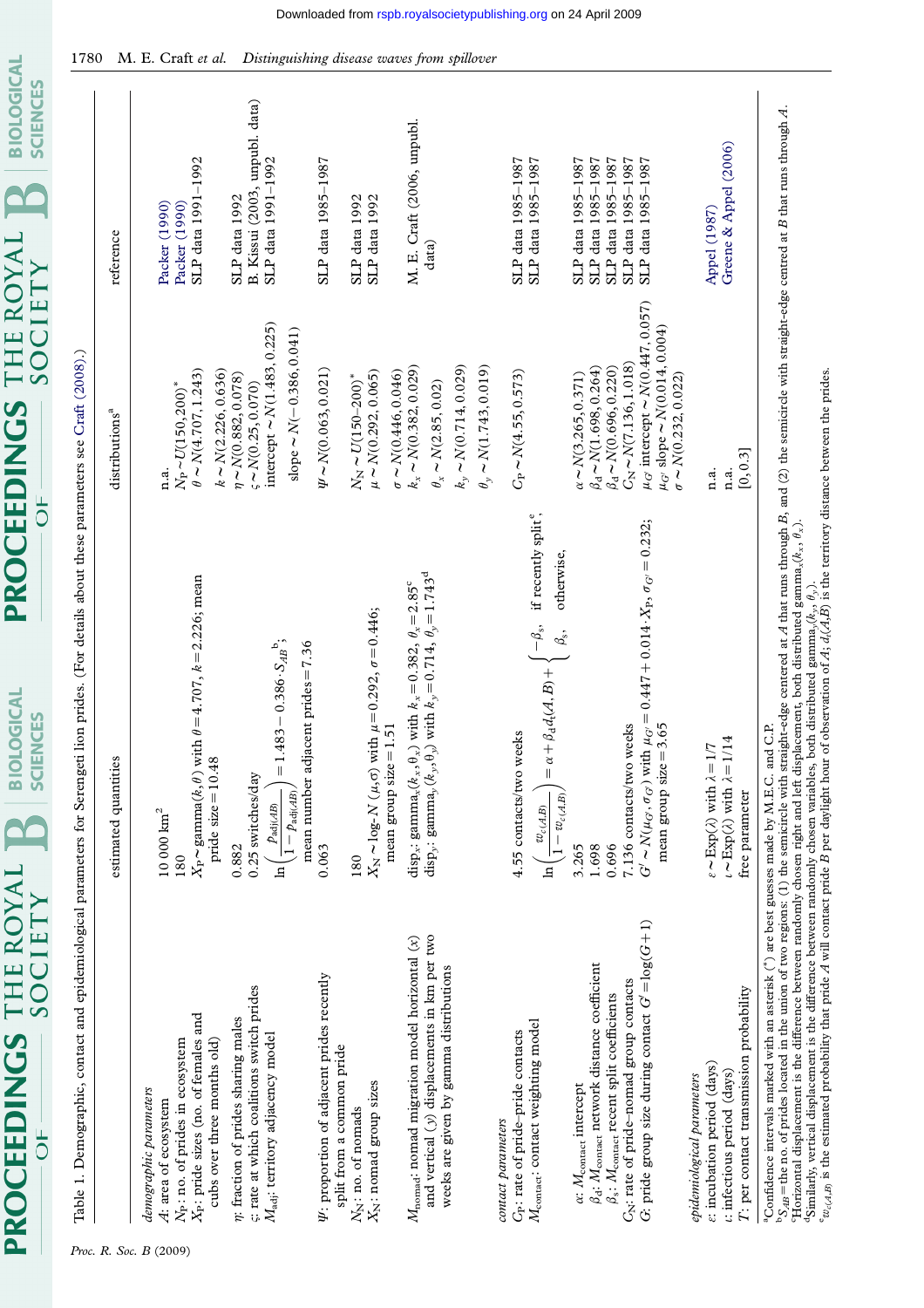# (a) Edge effects

We use two network quantities to characterize the location of a pride in the overall network. The degree of a pride is the number of directly adjacent neighbouring prides; and the closeness centrality of a pride is the reciprocal of the pride's average minimum path length to all other prides in the network, which intuitively correlates with the likelihood that disease will reach the pride from elsewhere in the ecosystem. In our model, the subset prides were biased towards the physical and network boundaries of the ecosystem, having lower average distance to the ecosystem boundary, degree and closeness centrality than the population as a whole ([figure 2](#page-6-0), horizontal box plots).

We investigated the relationship between these metrics and the probability that a pride (i) will become infected during an epidemic and (ii) can spark a large-scale epidemic in an immunologically naive population ([figure 2](#page-6-0), dotted and solid lines, respectively). Both of these epidemiological risks increase with distance to edge, degree and centrality of a pride. To compare the relative importance of these factors on epidemiological risk, we performed a multivariate logistic regression, which indicated that that degree and closeness centrality account for the variation in the probability that a pride becomes infected ( $p < 0.001$ ; table S1 in the electronic supplementary material). In other words, the network structure may be the reason that distance to edge correlates with the probability of infection. These patterns explain the lower disease burden in the subset when compared with the overall population [\(figure 3](#page-6-0)b).

# (b) Small sample size

During the 1994 CDVepidemic, 17 of the 18 prides (94%) in the 2000  $\text{km}^2$  SLP study area became infected. Based on the edge effect, we initially assumed that the overall prevalence in the ecosystem should have been greater than or equal to this value. Instead, the model subset was more likely to experience an outbreak with greater than or equal to 94 per cent of prides infected than the overall population (figure  $3c$ ). This discrepancy has a simple combinatoric explanation; with only 18 prides monitored, observed prevalence levels could only take on a few discrete values (i.e. 17 prides, 94%; 18 prides, 100%). Consider a simple model in which (i) prides infected during an epidemic are randomly distributed throughout the ecosystem and (ii) subsets are random samples of 18 prides from the set of 180 prides. Then, subset prevalences should follow a hypergeometric distribution with parameters  $N=180$ ,  $m$ =number infected prides overall and  $n=18$ . This null model closely predicts the observed differences ([figure 3](#page-6-0)c, blue line), even though it ignores spatial clustering of disease and the contiguity of prides in the subset.

# (c) Spatial scale

In the model, CDV epidemics typically spread wavelike across the ecosystem. Specifically, the shorter the distance between prides in the territory network, the higher the correlation between their times of infection (figure S1a in the electronic supplementary material). The wavelike pattern is more pronounced when measured by network distance rather than geographical distance (not shown). When viewed through the narrow lens of the subset, however, there is a lower correlation for directly adjacent prides and almost no correlation among more distant prides (figure S1a in the electronic supplementary material).

To compare correlograms across transmissibility values, we calculated correlations for directly adjacent prides (a network distance of one) and the slope of the correlogram for network distances between one and three (figure  $S1b,c$ , in the electronic supplementary material). For outbreaks that originated in the subset (as observed in the 1994 epidemic), correlations between adjacent prides increased with transmissibility, but correlations were lower in the subset than across the entire population. The rate at which the correlations declined with network distance was similar in the subset and population and relatively uniform across all transmissibility values. Thus, figure S1a in the electronic supplementary material (which is based on  $T=0.1725$ ) is representative of the spatio-temporal patterns observed across the entire range of transmissibilities, with little apparent correlation in the subset despite a wavelike spread overall.

When we plotted distance from the first infected pride ( pride zero) against the time of infection during a typical simulation (figure  $4a$ ), we observed relatively continuous expansion overall, but a discontinuous pattern within the subset fuelled by repeated introduction from elsewhere. For outbreaks initiated within the subset that infected at least 17 of the 18 prides, the probability of at least one reintroduction was  $0.970$  (s.d.  $= 0.093$ ); and the average number of subset prides with greater than or equal to 75 per cent chance of infection from outside the subset was  $1.96$  (s.d. = 1.73). Thus, the spatial pattern of infections within the subset generally appeared patchy in the midst of a wavelike epidemic.

# (d) Model versus data: did lions sustain the 1994 outbreak themselves?

We compared the predictions of our model with three empirical observations: the discontinuous spatial spread within the study area; 94 per cent prevalence within the study area; and the slow spread of the outbreak across the entire ecosystem. We also performed a full sensitivity analysis and found that the quantitative results were largely insensitive to uncertainty in the parameter values [\(table 1;](#page-4-0) figure S2 in the electronic supplementary material).

The model produced spatial patterns within the subset that were similar to the 1994 outbreak [\(figure 4](#page-7-0); figure S3 and Video S1 in the electronic supplementary material). Disease appeared in clusters separated from each other in time and space. Across the entire range of transmissibility values, there is a 10–20 per cent chance that epidemics will appear at least as discontinuous as observed in 1994 ([figure 4](#page-7-0)b). These probabilities are highest for low values of transmissibility, where transmission between neighbouring prides is rare, and thus the time of infection for adjacent prides is relatively uncorrelated. The model also predicts outbreaks with the observed pride prevalence, especially at higher transmissibility values (figure  $3a$ ), and predicts the observed rate of geographical spread at lower transmissibility values (figure S4 in the electronic supplementary material).

Although each of these individual patterns has a reasonable probability of occurring in a lion-to-lion epidemic, it is highly unlikely that all three could occur simultaneously [\(figure 5\)](#page-7-0). The observed spatial spread and velocity are most likely to occur at low transmissibilities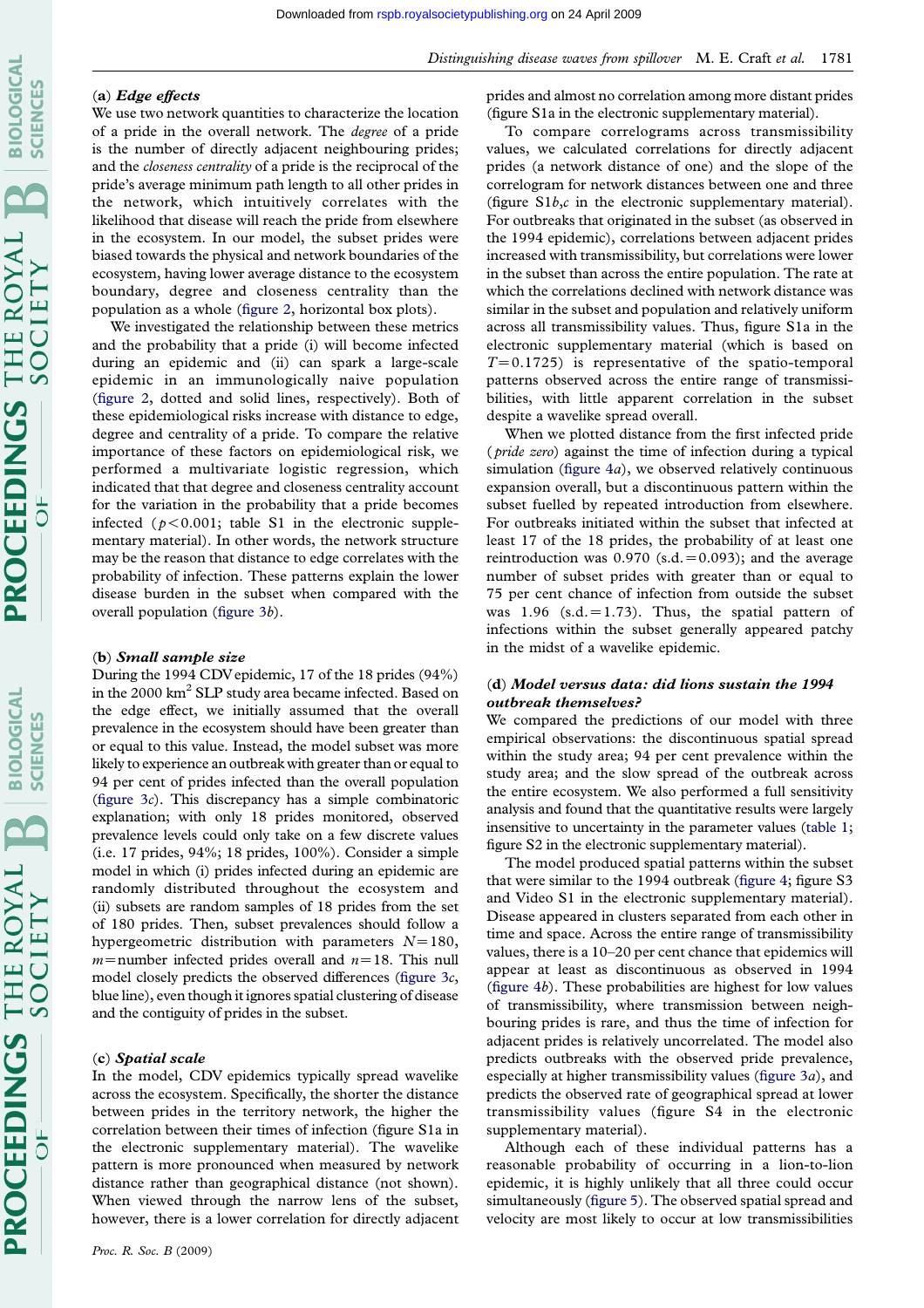



Figure 2. Epidemiological risk versus the geographical and network location of a pride. At  $T=0.10$ , (a) distance to edge, (b) degree and (c) closeness centrality all positively correlate with each other, with the probability that a pride will become infected during an epidemic (dotted lines, y-axis (left)) and that the pride will spark an epidemic if it is the first to be infected (solid lines, y-axis (right)). An epidemic is defined as any outbreak that reaches at least 50% of prides. Each graph is based on 1400 simulations. Box plots show the distributions of these values for the entire population (black) and the subset (grey), excluding outliers beyond the median  $\pm 1.5 \times IQR$  (means of entire population and subset, respectively: (a) 16.69 and 10.71; (b) 7.34 and 6.99; (c) 0.219 and 0.200). At higher transmissibilities most prides get infected, hence the edge effect is less pronounced.



Figure 3. The prevalence of CDV in the population and subset as a function of transmissibility. (a) Prevalence over a range of transmissibility values in the entire population of 180 prides (black) and the subset of 18 prides (brown). Each point represents the results of a single simulation. The red line is the prevalence observed in the 1994 CDVoutbreak, as estimated from 18 prides in the SLP study area. (b) Average prevalence in the population (black) and subset (brown) over a range of transmissibility values. (Inset) Difference between overall prevalence and subset prevalence. Dotted circles are statistically significant (paired t-test,  $p < 0.05$ ). (c) Probability of a large outbreak (more than 94% prides infected) over a range of transmissibility values for the population (black) and subset (brown), compared to null expectations for the subset based on a hypergeometric model (blue line). The null values were generated by drawing a single hypergeometrically distributed random number for each simulation, with parameters  $N=180$ ,  $n=18$ ,  $m=$  total number of prides infected in the simulation. Probabilities were averaged across all simulations at each transmissibility value.

while the observed prevalence is most likely at higher transmissibilities. Only a minute fraction of simulations exhibited both the observed prevalence and velocity. The highest probability of observing both patterns is 0.02, occurring around  $T=0.095$ . We did not include the spatial analysis ([figure 4;](#page-7-0) figure S1 in the electronic supplementary material) in this comparison because

patchy outbreaks correlate with low velocity, and adding a spatial criterion would only reduce the joint probability further.

Since the model failed to identify a range of transmission values that could have plausibly produced an epidemic that was both as large and as slow as the observed 1994 outbreak, we conclude that the assumption

<span id="page-6-0"></span>**BIOLOGICAL** CIENCES

ROVA

THE

PROCEEDINGS

**BIOLOGICAL CIENCES** 

Proc. R. Soc. B (2009)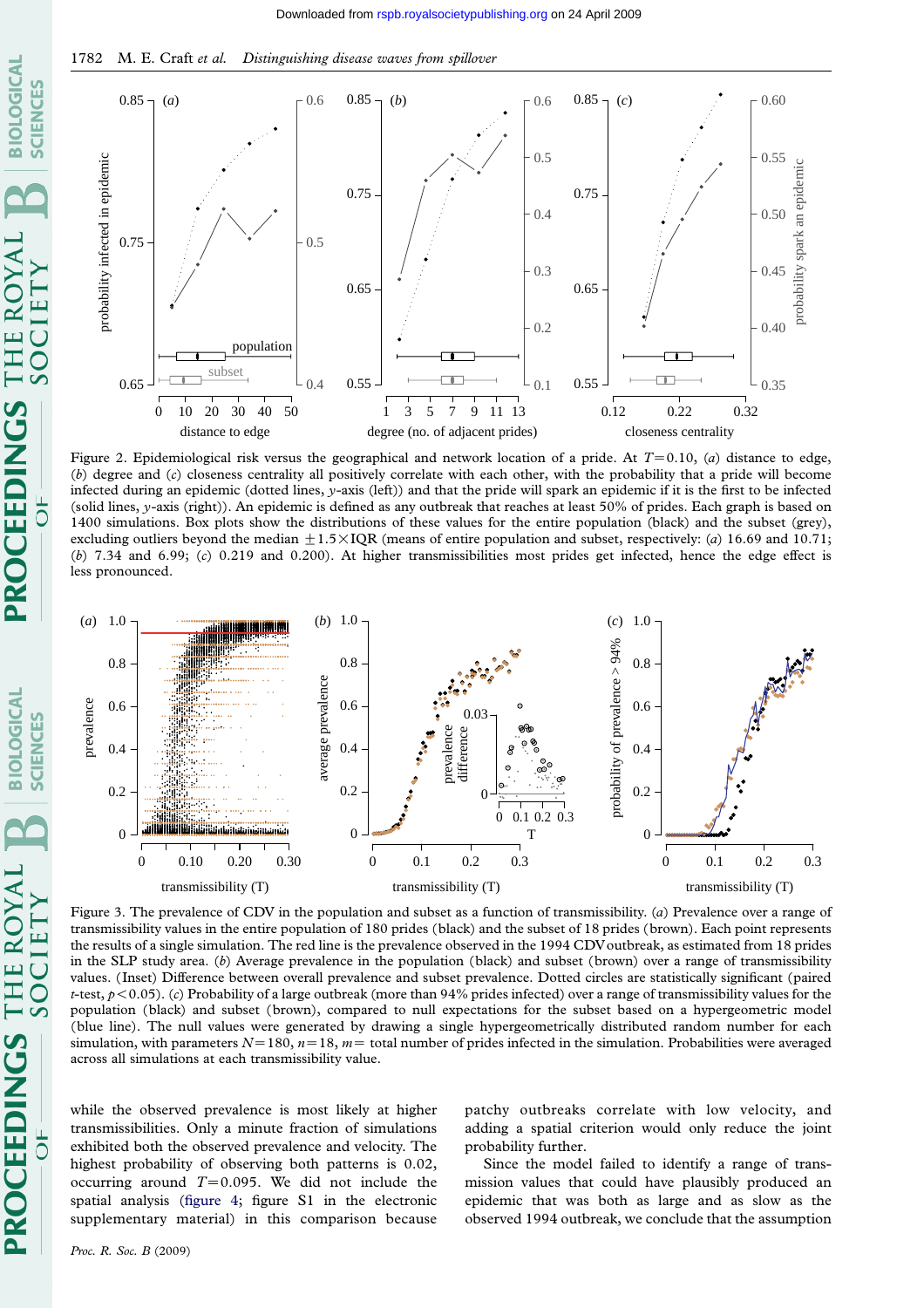<span id="page-7-0"></span>

Figure 4. Spatial spread of CDV. (a) Representative example of a simulated epidemic that began in the subset and swept through the entire population, occasionally returning to the subset. Points indicate the time and distance from first infection of each infected pride (brown, subset prides; black, other prides). Red lines represent the observation that the 1994 CDVepidemic took 35 weeks to reach 100 km from the study area.  $(b)$  The probability that the observed (1994) correlogram would arise from the model across transmissibilities. This probability is the fraction of simulations that lay both below the red line in figure S1b and above the red line in figure S1c in the electronic supplementary material. Line is the least-square linear regression line ( $p < 0.05$ ).



Figure 5. Probability of observed epidemiological patterns in a simulated outbreak maintained solely by lion-to-lion transmission. The probability of the observed velocity (diamonds) is calculated as the fraction of simulations that took at least 35 weeks to reach 100 km. The dashed line shows the least squares regression on log–log transformed values. The probability of the observed prevalence is calculated as the fraction of simulations that infected at least 17 of the 18 prides in the subset (triangles). The red line at probability 0.05 indicates that there is a very limited range of transmissibility at which both patterns have at least a 5% of occurring. The joint probability is calculated as the fraction of simulations that exhibited both the observed velocity and prevalence.

of strict lion-to-lion transmission must be incorrect. Thus, the actual transmission dynamics probably involved multiple introductions of disease to the lions from sympatric carnivore species.

## 4. DISCUSSION

## (a) Are Serengeti lions a percolating population for canine distemper virus?

Serengeti lions probably experience outbreaks of CDVand other directly transmitted viral diseases with similar infectious periods, such as feline calicivirus and parvo-virus, every 4-12 years ([Packer](#page-9-0) et al. 1999). Our model suggests that this population of lions is sufficiently well connected to sustain epidemics of CDV-like diseases on their own, i.e. it is a percolating population for viruses with short infectious periods. Even moderately contagious diseases (with probability of transmission per contact  $T \approx 0.13$ ) have at least a 5 per cent chance of producing an epidemic that reaches 95 per cent of all prides in the ecosystem (figure  $3c$ ); and this probability increases rapidly with transmissibility. If CDV is at least moderately infectious in lions, as suggested for domestic and wild carnivores [\(Appel 1987\)](#page-8-0), then our model suggests that it has the potential to sweep through the entire population.

The 1994 CDV outbreak, however, was unlikely to have been maintained by lions alone. Across the entire range of transmissibility values, a strictly lion-to-lion epidemic could not have been both as extensive and as slow moving as observed in 1994. At low rates of transmissibility, disease can spread as slowly as in 1994 but not reach the observed prevalence; the reverse is true at high rates of transmissibility (figure 5).

The most plausible explanation for this discrepancy is the absence of additional carnivore species from our model. Lions commonly contact hyenas and jackals during simultaneous or sequential feeding events [\(Cleaveland](#page-8-0) et al. [2008\)](#page-8-0), and a single CDV variant was found to be circulating in lions, hyenas, bat-eared foxes and domestic dogs during the 1994 outbreak ([Haas](#page-9-0) et al. 1996; [Roelke-Parker](#page-9-0) et al. [1996;](#page-9-0) [Carpenter](#page-8-0) et al. 1998). Thus, there were repeated opportunities for CDV to be introduced into the lion population. Although this conclusion contradicts a recent analysis by [Guiserix](#page-9-0) et al. (2007), it is consistent with the genetic analysis and supported by observations of sick jackals at the time of the epidemic ([Roelke-Parker](#page-9-0) et al. [1996\)](#page-9-0). Our model suggests that lions were a 'nonpercolating' population for this CDV epidemic and experienced transient chains of infection that 'spilled over' from other species.

## (b) Do disease dynamics scale?

Wildlife studies can be resource and time intensive; thus, biologists regularly extrapolate from subsets of larger populations. Ecologists recognize that natural processes can vary considerably with the spatial scale of the observation ([Tilman & Kareiva 1997](#page-9-0); [O'Neil & King](#page-9-0) [1998](#page-9-0)) and thus use multiscale approaches to analyse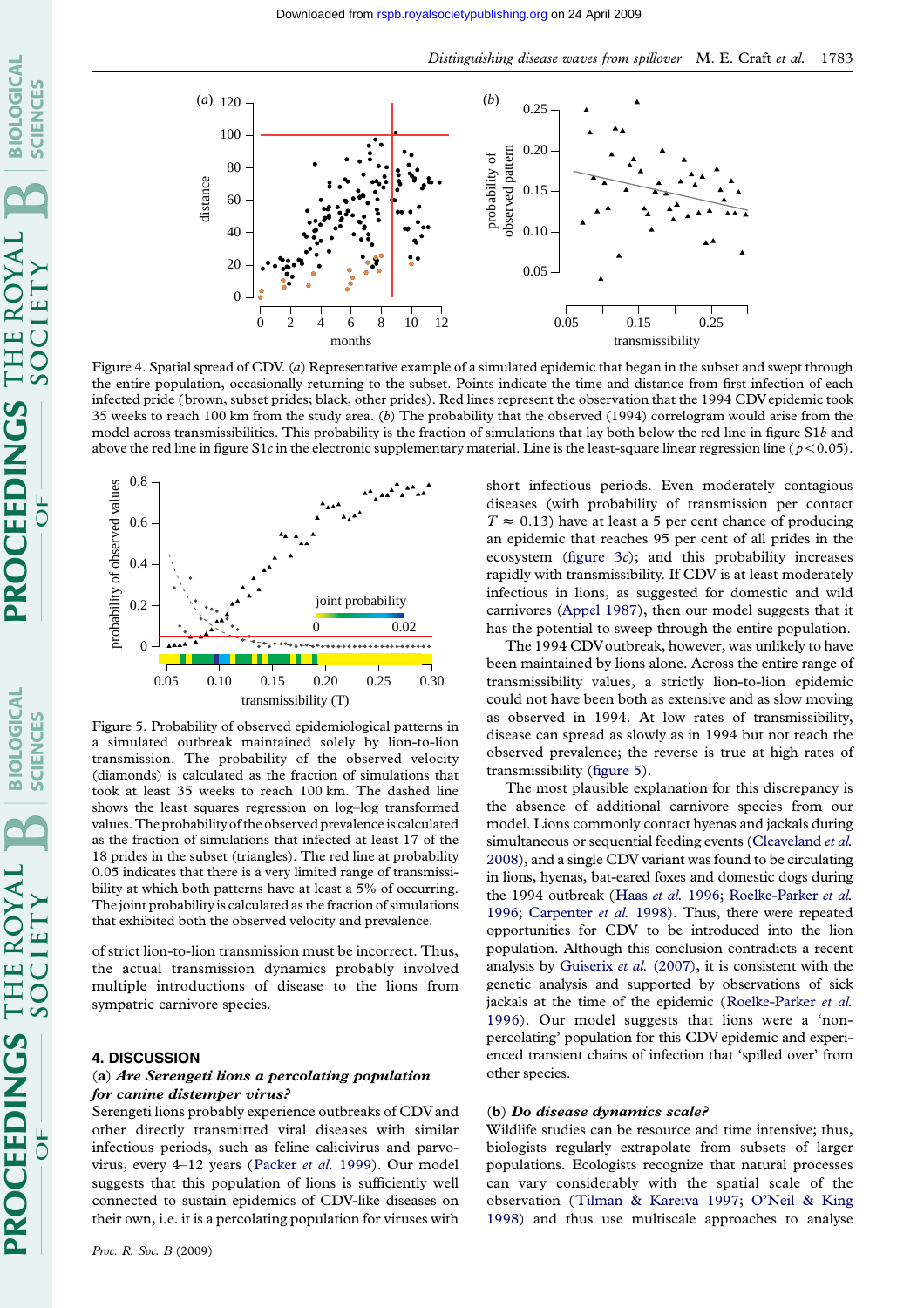<span id="page-8-0"></span>complex ecological systems. Given the difficulty of observing wildlife disease outbreaks in real time, disease ecologists are typically forced to mine sparse data without regard to sampling or scaling issues (examples include [Williams](#page-9-0) et al. 1988; [Woodroffe](#page-9-0) et al. 1997; [Packer](#page-9-0) et al. [1999](#page-9-0); [Leendertz](#page-9-0) et al. 2004; [Haydon](#page-9-0) et al. 2006).

In this study, we identified three potential sources of error that are relevant to wildlife disease ecology. The first is an edge effect, or more generally, non-random sampling with respect to the epidemiological structure of the population. Directly transmitted diseases spread primarily during contacts between neighbours or neighbouring groups; and the pattern of such interactions gives rise to a contact network. The position of a group within the network, in conjunction with the overall network structure, determines its epidemiological risk [\(figure 2](#page-6-0)). The contact network for Serengeti lions is highly spatial, such that contact rates are highly correlated with the number of nearby prides. Thus, prides located closest to the border of the Serengeti National Park have the fewest contacts, on average. For this reason, estimates based on samples taken from the outskirts of the park (such as the SLP study area) would tend to underestimate the overall burden of disease in the Serengeti ecosystem. Note, however, that samples from a geographical boundary will not suffer from an edge effect if the population is sufficiently well mixed that contact rates are homogeneous throughout the ecosystem.

The frequency of an epidemic in the subset can also differ significantly from the overall population, simply because of variability associated with taking a small random sample from a large population. Just by chance, the sample proportion can deviate considerably from the population proportion; the sample proportion is limited to a discrete number of values (i.e. 17/18, 18/18.). In the 1994 CDV epidemic, 94 per cent of prides in the subset were infected. At relatively low transmissibilities  $(T \sim 0.1)$ , almost no simulated epidemics reach an overall prevalence of 94 per cent, yet a sizeable fraction infect at least 94 per cent of subset prides. Thus, at moderate transmissibilities, where few, if any, epidemics cross the 94 per cent threshold, sampling variability alone can explain the higher vulnerability of the subset to large epidemics than the overall population.

The final complication arises when sampling from a smaller geographical scale than that of disease transmission. The SLP data from the 1994 CDV outbreak suggest non-wavelike, erratic spread of disease throughout the study area, which has been seen as evidence for repeated introduction from other species (Craft [et al.](#page-9-0) [2008](#page-9-0)). Although we ultimately rejected the possibility that lions sustained the 1994 outbreak by themselves, it would have been incorrect to assume that the observed spatial spread necessarily implied a similar pattern across the entire ecosystem. While contacts primarily occur between neighbouring groups, lion prides occasionally contact distant prides and migrating nomads, which reduces the correlation between the distance and the timing of infection. When the probability of transmission is low, disease may initially reach only a few prides in a given area and later return to the same vicinity via longer distance contacts. In a population with exclusively local contacts, dynamics at a small scale will become much more wavelike and more closely resemble the large-scale dynamics.

On the other hand, completely mixed populations will lack scale dependencies, because they lack spatial patterns altogether. This study demonstrates that wildlife populations may not fulfil assumptions of classical epidemiological models, such as the lattice or mass-action models, and an understanding of both network structure and sampling caveats should be considered when constructing disease models for wildlife populations.

The authors thank M. Anderson, B. Kissui, A. Mosser, A. Sorensina and C. Souther for raw data or help with data extraction. We thank O. Bjornstad for assistance with the ncfpackage, and A. Dobson, S. Cleaveland, K. Hampson, D. Haydon, M. Kaare, T. Lembo and E. Ernest for discussion about carnivore disease in the Serengeti. We thank the Santa Fe Institute for providing a working visit for M.E.C. and L.A.M. This research was supported by NSF grants (DEB-0225453, DEB-0343960, DEB-079097, DEB-0749097, BE-0308486, EF-0225453 and DEB-0710070) with additional funding from Lincoln Park Zoo, Sigma Xi, the U of MN's Graduate School and EEB Department, and a grant from the James F. McDonnell Foundation to L.A.M.

#### **REFERENCES**

- Altizer, S. et al. 2003 Social organization and parasite risk in mammals: integrating theory and empirical studies. Annu. Rev. Ecol. Evol. Syst. 34, 517–547. [\(doi:10.1146/annurev.](http://dx.doi.org/doi:10.1146/annurev.ecolsys.34.030102.151725) [ecolsys.34.030102.151725](http://dx.doi.org/doi:10.1146/annurev.ecolsys.34.030102.151725))
- Anderson, R. M. & May, R. M. 1991 Infectious diseases of humans: dynamics and control. Oxford, UK: Oxford University Press.
- Appel, M. 1987 Canine distemper virus. In Virus infections of carnivores (ed. M. J. G. Appel), pp. 132–159. New York, NY: Elsevier Science.
- Bansal, S., Pourbohloul, B. & Meyers, L. A. 2006 A comparative analysis of influenza vaccination programs. PLoS Med. 3, e387. [\(doi:10.1371/journal.pmed.0030387](http://dx.doi.org/doi:10.1371/journal.pmed.0030387))
- Bansal, S., Grenfell, B. T. & Meyers, L. A. 2007 When individual behaviour matters: homogeneous and network models in epidemiology. *J. R. Soc. Interface* 4, 879-891. ([doi:10.1098/rsif.2007.1100\)](http://dx.doi.org/doi:10.1098/rsif.2007.1100)
- Bartlett, M. S. 1960 The critical community size for measles in the United States. *J. R. Stat. Soc. A-G* 123, 37-44. ([doi:10.1098/rsif.2007.1100\)](http://dx.doi.org/doi:10.1098/rsif.2007.1100)
- Bygott, J. D., Bertram, B. C. R. & Hanby, J. P. 1979 Male lions in large coalitions gain reproductive advantages. Nature 282, 839–841. [\(doi:10.1038/282839a0\)](http://dx.doi.org/doi:10.1038/282839a0)
- Carpenter, M. A., Appel, M. J. G., Roelke-Parker, M. E., Munson, L., Hofer, H., East, M. & O'Brien, S. J. 1998 Genetic characterization of canine distemper virus in Serengeti carnivores. Vet. Immunol. Immunopathol. 65, 259–266. [\(doi:10.1016/S0165-2427\(98\)00159-7](http://dx.doi.org/doi:10.1016/S0165-2427(98)00159-7))
- Cleaveland, S., Mlengeya, T., Kaare, M., Haydon, D., Lembo, T., Laurenson, M. K. & Packer, C. 2007 The conservation relevance of epidemiological research into carnivore viral diseases in the Serengeti. Conserv.Biol. 21, 612–622. [\(doi:10.1111/j.1523-1739.2007.00701.x\)](http://dx.doi.org/doi:10.1111/j.1523-1739.2007.00701.x)
- Cleaveland, S., Packer, C., Hampson, K., Kaare, M., Kock, R., Craft, M., Lembo, T., Mlengeya, T. & Dobson, A. 2008 The multiple roles of infectious diseases in the Serengeti ecosystem. In Serengeti III: human impacts on ecosystem dynamics (eds A. R. E. Sinclair, C. Packer, S. Mduma & J. Fryxell), pp. 209–239. Chicago, IL: Chicago University Press.
- Craft, M. E. 2008 Predicting disease dynamics in African lion populations. PhD thesis, University of Minnesota.

BIOLOGICAL<br>SCIENCES